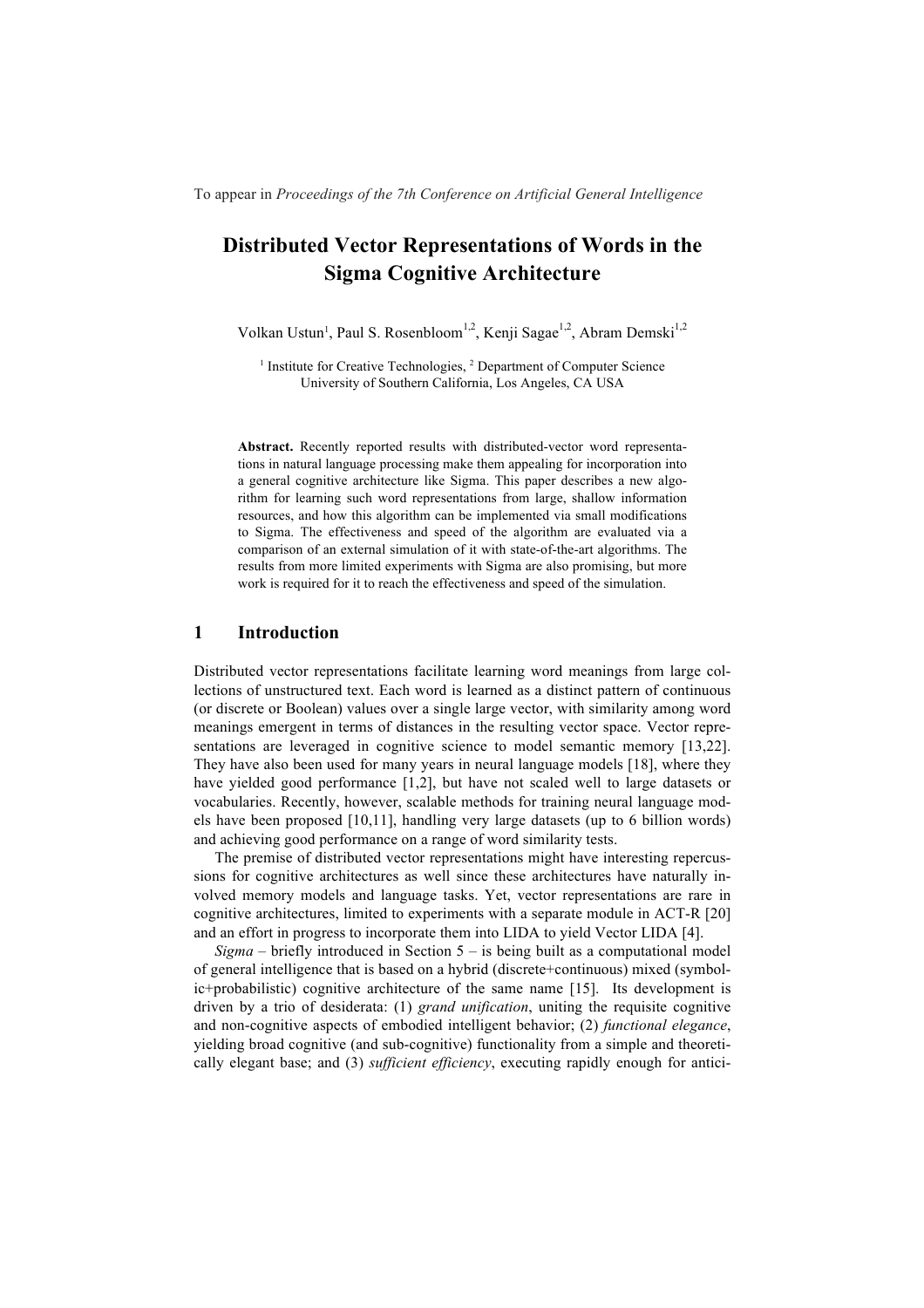pated applications. The potential utility of distributed vector representations suggests it is worth considering what they might bring to Sigma. At the same time, Sigma's approach to achieving functional elegance via a *graphical architecture* – built from graphical models [7] (in particular, factor graphs and the summary product algorithm [8]), n-dimensional piecewise linear functions [14], and gradient descent learning [16] – that sits below the cognitive architecture and implements it, suggests that it might be possible to support distributed vector representations with only small extensions to the architecture.

In other words, the goal of this paper is to evaluate whether Sigma provides a functionally elegant path towards a deep and effective integration of distributed vector representations into a cognitive architecture. The *Distributed Vector Representation in Sigma* (DVRS) model – Section 3 – is inspired primarily by BEAGLE [6], but with adaptations intended to leverage as much as possible of Sigma's existing capabilities. Section 2 provides background on BEAGLE (and on Vector LIDA, which builds on BEAGLE's approach while striving for increased efficiency).

Because Sigma is not yet completely up to implementing the full DVRS model, results are presented from two approximations to it. DVRS' is a simulation of DVRS outside of Sigma that simplifies Sigma's use of gradient descent in learning word meanings. This yields an efficient approximation to DVRS that enables large-scale experimentation.  $DVRS^+$  is a partial implementation of DVRS within Sigma. It enables verifying that the core ideas work within Sigma, while requiring little modification to it, but it is incomplete and presently too slow for large-scale experimentation.

The results reported here from DVRS' (Section 4) and  $DVRS<sup>+</sup>$  (Section 6) show the potential of the DVRS algorithm itself and its incorporation into Sigma, but significant work remains for a complete and efficient implementation of DVRS in Sigma. This necessary further work is discussed in Section 7, along with the conclusion.

#### **2 Background**

BEAGLE builds a holographic lexicon − represented by distributed vectors − that captures word meanings from unsupervised experience with natural language [6]. Two types of information are utilized to learn the meaning of a word: (1) *context*, as defined by the words that co-occur in the same sentence, and (2) *word order*, as defined by the relative positions of the nearest co-occurring words.

BEAGLE assigns two vectors to each word in the vocabulary: (1) an *environmental vector* and (2) a *lexical (meaning) vector*. The word's environmental vector is ultimately intended to represent the physical characteristics of the word, such as orthography, phonology etc. and hence, should not change over time. However, in the basic model focused on here, this lower-level similarity is not included, and instead each environmental vector is simply a fixed random vector. The word's lexical vector, on the other hand, represents the memory for contexts and positions. Each time a word is encountered, its lexical vector is updated from the associated context and order information. BEAGLE uses superposition for context information – simply the sum of the environmental vectors of all of the co-occurring words. Positional infor-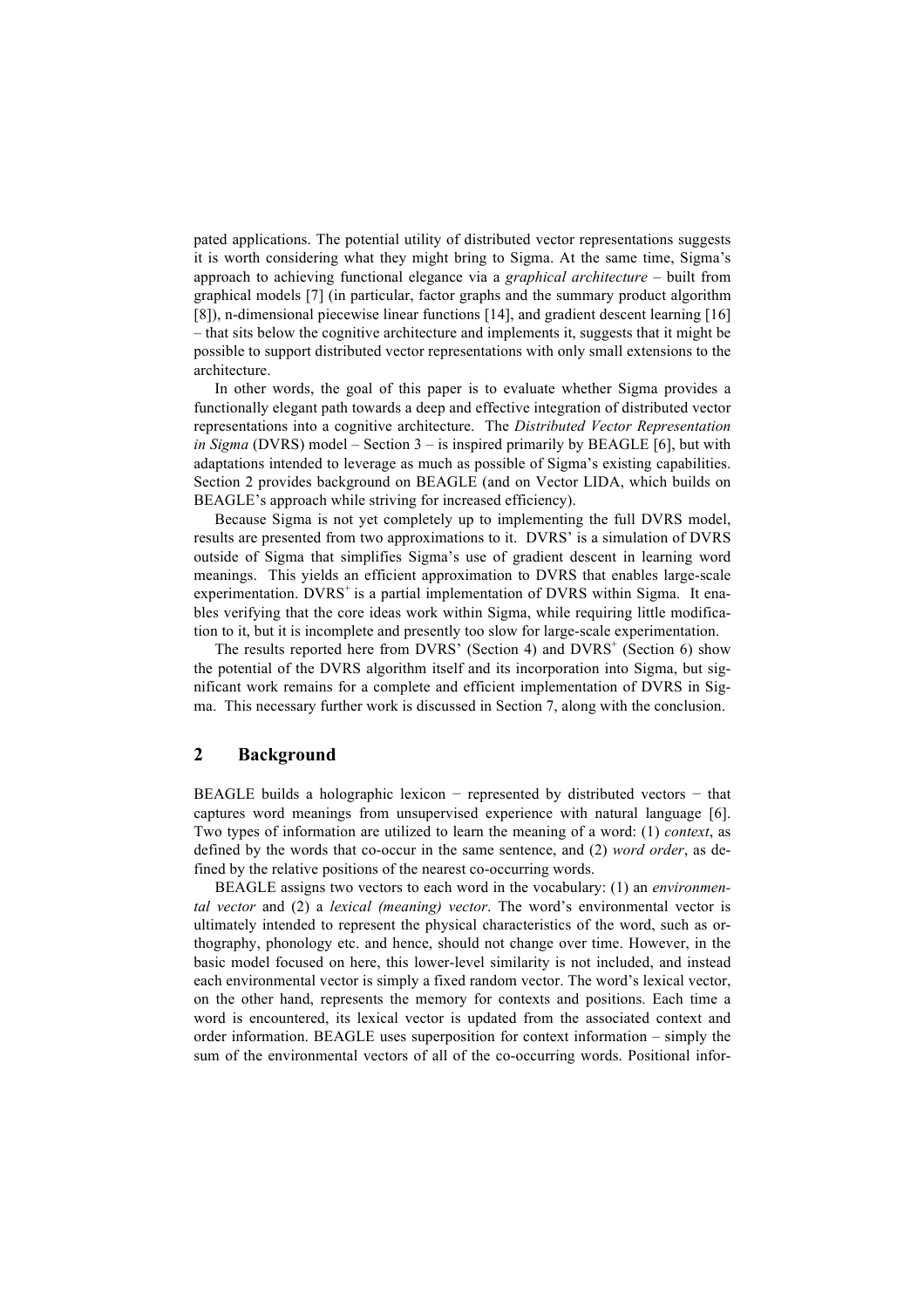mation is captured via n-grams, by *binding* together via convolution all of the words in each n-gram (of size up to 5 in [6]). The order information for a word in a sentence is the sum of all of the n-gram convolutions containing it. The word's lexical vector is then updated by adding in the context and ordering vectors.

BEAGLE uses *circular convolution* for binding to avoid the problem of *expanding dimensionality*, where the output of binding is larger than its inputs, making further binding either infeasible or intractable [12]. It furthermore uses a directed variant of circular convolution – where different inputs are permuted distinctly prior to convolution – so as to avoid losing information about their relative ordering during the otherwise symmetric convolution operation.

The approach taken in Vector LIDA [21] is similar to that in BEAGLE. The Modular Composite Representation (MCR) used in Vector LIDA also relies on capturing context and order information in high dimensional vectors, but it uses integer rather than real-valued vectors and replaces the expensive circular convolution operation – which is  $O(n \log n)$  if FFTs are used [3] and  $O(n^2)$  otherwise – with a faster *modular sum* operation that still avoids the expanding dimensionality problem.

#### **3 The DVRS Model(s)**

DVRS is conceptually similar to BEAGLE and MCR, but it retains BEAGLE's realvalued vectors while substituting a different fast binding operation based on pointwise product with random positional vectors. This approach still avoids the expanding dimensionality problem, but is more aligned with how Sigma works. Real-valued vectors are a natural special case of Sigma's pervasive usage of n-dimensional piecewise-linear functions; they just restrict the function to piecewise constant values over domains that are one dimensional and discrete.

The binding needed for ordering information is achieved by pointwise multiplying the environmental vector of each nearby co-occurring word with a random vector that is uniquely characteristic of the relative position between that word and the word being learned. The capture of word order information in DVRS thus maps onto skipgrams [5], which are generalizations of n-grams that allow intervening words to be skipped – a skip distance of *k* allows *k* or fewer words to be skipped in constructing ngrams. The current DVRS model employs 3-skip-bigrams, in which pairs of words are learned with at most three words skipped between them. As a result, there can be as many as 8 such skip-grams per word in a sentence. In recent work, a similar formulation was used in calculating the predicted representation of a word [11], with the excellent results reported there serving as encouragement for the potential of DVRS.

A more formal description of DVRS is as follows. Let's assume that: each sentence has *n* words,  $l(i)$  is the lexical vector of the  $i<sup>th</sup>$  word in the sentence, and  $e(i)$  is the environmental vector of the  $i<sup>th</sup>$  word. Each element of each environmental vector is randomly selected from the continuous span [-1,1). If the word being updated is the  $k^{\text{th}}$  word (word<sub>k</sub>) in the sentence, then the context information,  $c(k)$ , for it is the sum of the environmental vectors for the other *n*-1 words in the sentence.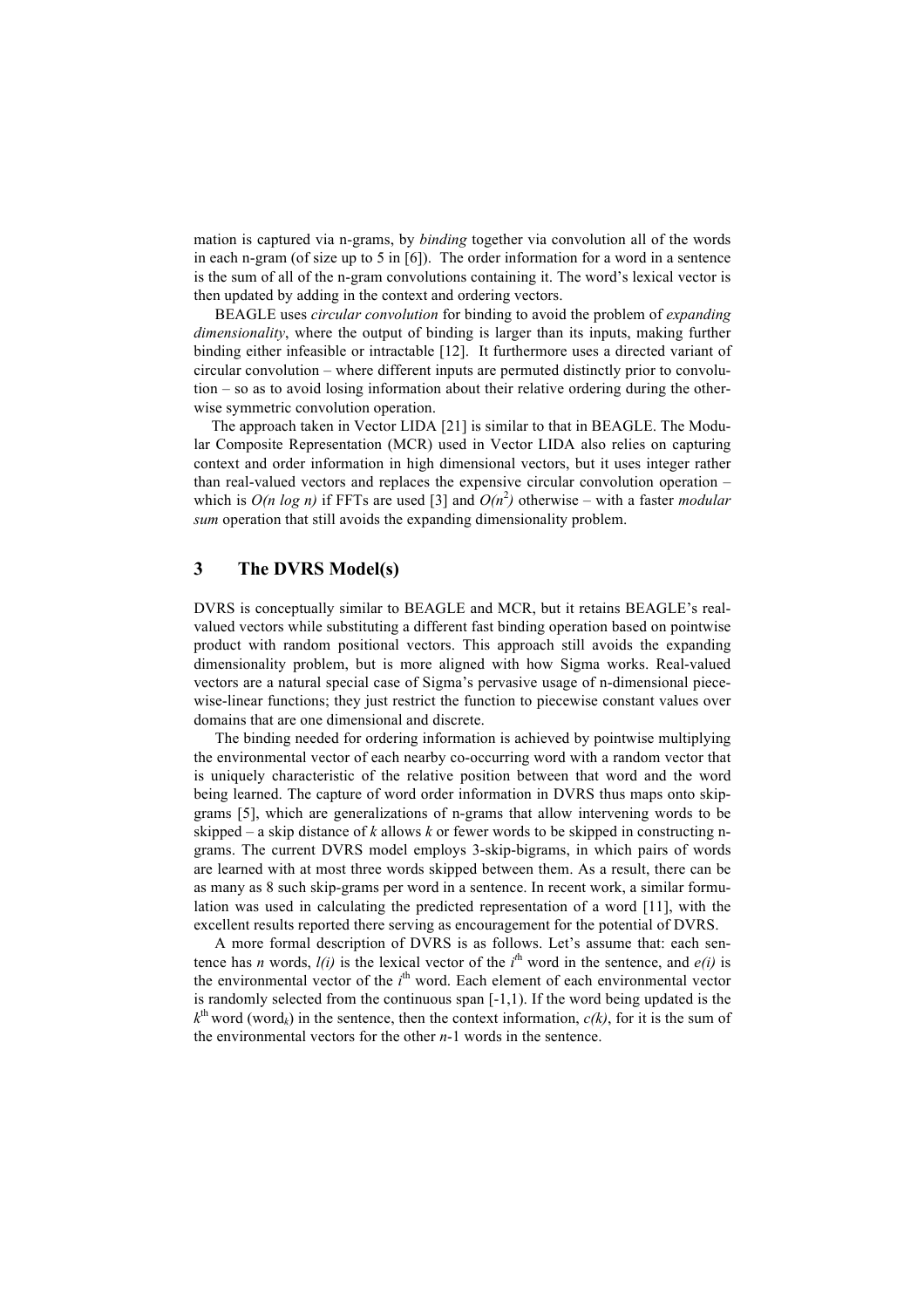$$
c(k) = \sum_{i=1}^{n} e(i), \text{ where } i \neq k \tag{1}
$$

The *sequence vectors* are random vectors created for the binding operation, and like the environmental vectors are defined based on random selections from the continuous span  $[-1,1)$ .  $s(j)$  is unique for each relative position *j* from word<sub>k</sub>. The word order information,  $o(k)$ , is then calculated as follows (" $\cdot$ "" is the pointwise vector multiplication operation):

$$
o(k) = \sum_{j=-4}^{4} s(j) * e(k+j), \text{ where } j \neq 0 \text{ and } 0 < (k+j) \leq n \tag{2}
$$

DVRS uses gradient descent, where the gradient is based on the sum of the normalized context and order vectors –  $c(k) + o(k)$  – to incrementally update the lexical vectors, *l(k)*, as new training sentences are processed.

The key difference between DVRS<sup>+</sup> and DVRS is that the former selects values in environmental and sequence vectors randomly from  $[0,1)$  rather than  $[-1,1)$ . Sigma was originally designed to operate only with non-negative functional values because its general implementation of the summary product algorithm, which subsumes both the sum-product and max-product variants, is only guaranteed to produce correct outputs given non-negative inputs. Distributed vector computations only depend on sum-product, not on max-product, and sum-product – both in general and in Sigma – does work with negative values. However, other aspects of Sigma – such as its gradient-descent learning algorithm – also only work with non-negative values, so the use of negative values for distributed vectors has been put off to future work. This does limit the vectors in  $DVRS<sup>+</sup>$  to one quadrant of the full vector space, and as seen in Section 6, leads to somewhat degraded performance.

The key difference between DVRS' and DVRS is that the former uses a lexical vector update operation that is similar to that in  $BEAGLE$  – the lexical vector  $l(k)$  of word<sub>k</sub> is modified by simply adding in the normalized sum of  $c(k)$  and  $o(k)$ :

$$
l(k) = l(k) + \widehat{c(k)} + \widehat{o(k)}
$$
 (3)

By implementing DVRS' outside of Sigma, very large training datasets can be processed quickly and compared with state-of-the-art models to provide valuable insight into the overall effectiveness of DVRS.

#### **4 Evaluating the DVRS' Simulation**

The goals of this evaluation are to: (1) assess the effectiveness of DVRS'; (2) determine its robustness over random initializations of the evaluation and sequence vectors; and (3) evaluate whether replacing BEAGLE's use of expensive directed circular convolution by cheap pointwise products degrades performance. Training is performed over a corpus of  $\sim$ 500k sentences (12.6M words and 213K distinct words) extracted from the first  $10^8$  bytes of the English Wikipedia dump from March 3, 2006, provided by [9]. The text was preprocessed to contain only lowercase characters and spaces, using the script in [9]. Stop words are ignored in creating the context infor-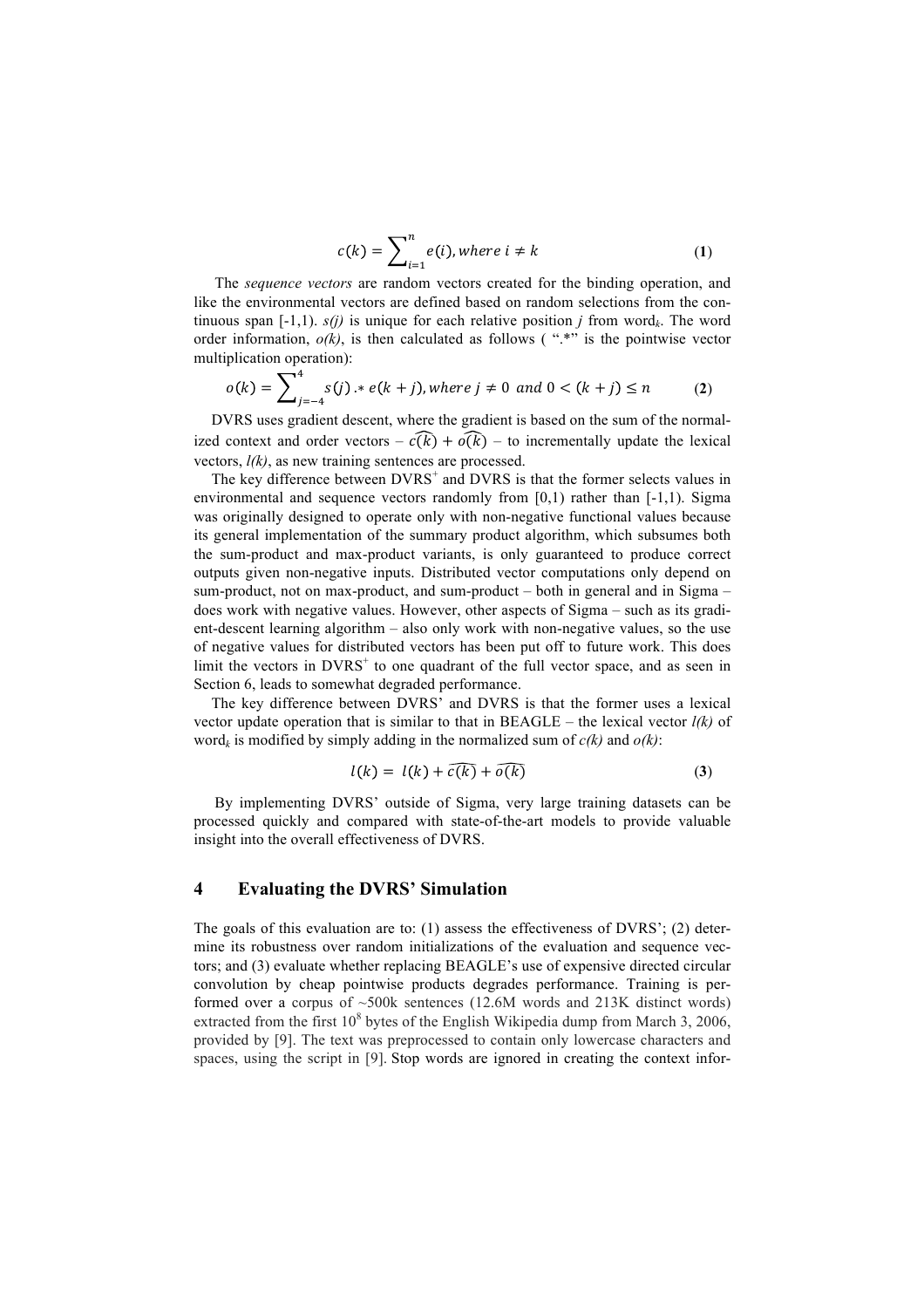mation. An iMac 12,2 with 8GB RAM and a 3.4Ghz I7-2600 processor is used in the training.

One way to compare the quality of different word vectors is by examining their similarity to their closest neighbors. Table 1 depicts the top 5 neighbors of the words *language*, *film*, *business*, and *run*, ordered by vector cosine distances. Three forms of training are explored: only on context, only on ordering, and on their composite. Similar to the assessments in [6], composite training better captures word similarities for the examples shown here.

|            | language |                  |                | film     |                  |
|------------|----------|------------------|----------------|----------|------------------|
| Context    | Order    | <b>Composite</b> | <b>Context</b> | Order    | <b>Composite</b> |
| spoken     | cycle    | languages        | director       | movie    | movie            |
| languages  | society  | vocabulary       | directed       | german   | documentary      |
| speakers   | islands  | dialect          | starring       | standard | studio           |
| linguistic | industry | dialects         | films          | game     | films            |
| speak      | era      | syntax           | movie          | french   | movies           |
|            | business |                  |                | run      |                  |
| Context    | Order    | <b>Composite</b> | <b>Context</b> | Order    | <b>Composite</b> |
| businesses | data     | commercial       | home           | play     | runs             |
| profits    | computer | public           | runs           | hit      | running          |
| commercial | glass    | financial        | running        | pass     | hit              |
| company    | color    | private          | hit            | die      | break            |
| including  | space    | social           | time           | break    | play             |

**Table 1.** Five nearest neighbors of four words in context, order, and composite spaces.

Mikolov *et al*. [10] argue that a more complex similarity test is more appropriate for the assessment of the quality of the trained word vectors. They propose for this a general word analogy test along with a specific set of test instances – termed the *Google test data* in the remainder of this article. This test simply asks, for example, the question "What is the word that is similar to *small* in the same way that *biggest* is similar to *big*?". Such questions can be answered by performing simple algebraic operations over the vector representations. To find the word that is most similar to *small* in the same way that *biggest* is similar to *big*, one can merely compute the vector  $V = (l_{biggest} - l_{big}) + l_{small}$  and determine which word's lexical vector is closest to *V* according to cosine distance. In other words, what is added to the representation of *big* to get *biggest* should also yield *smallest* if added to the representation of *small*. 1 The Google test data includes 8,869 semantic test instances (such as determining which word is most similar to *king* in the way *wife* is similar to *husband*) and 10,675 syntactic test instances (such as determining which word is most similar to *lucky* in the way *happy* is similar to *happily*).

Table 2 shows the accuracy of DVRS' over various configurations of system settings on the Google test data. The vocabulary of the training data includes all four words in the Google test data instances for 8,185 of the 8,869 semantic test cases and 10,545 of the 10,675 syntactic test cases. Mikolov *et al*. [10] report an accuracy of

 <sup>1</sup> As pointed out in [11], the words most similar to *<sup>V</sup>* in this case will actually be *biggest* and *small*, so the search results should exclude them off the top.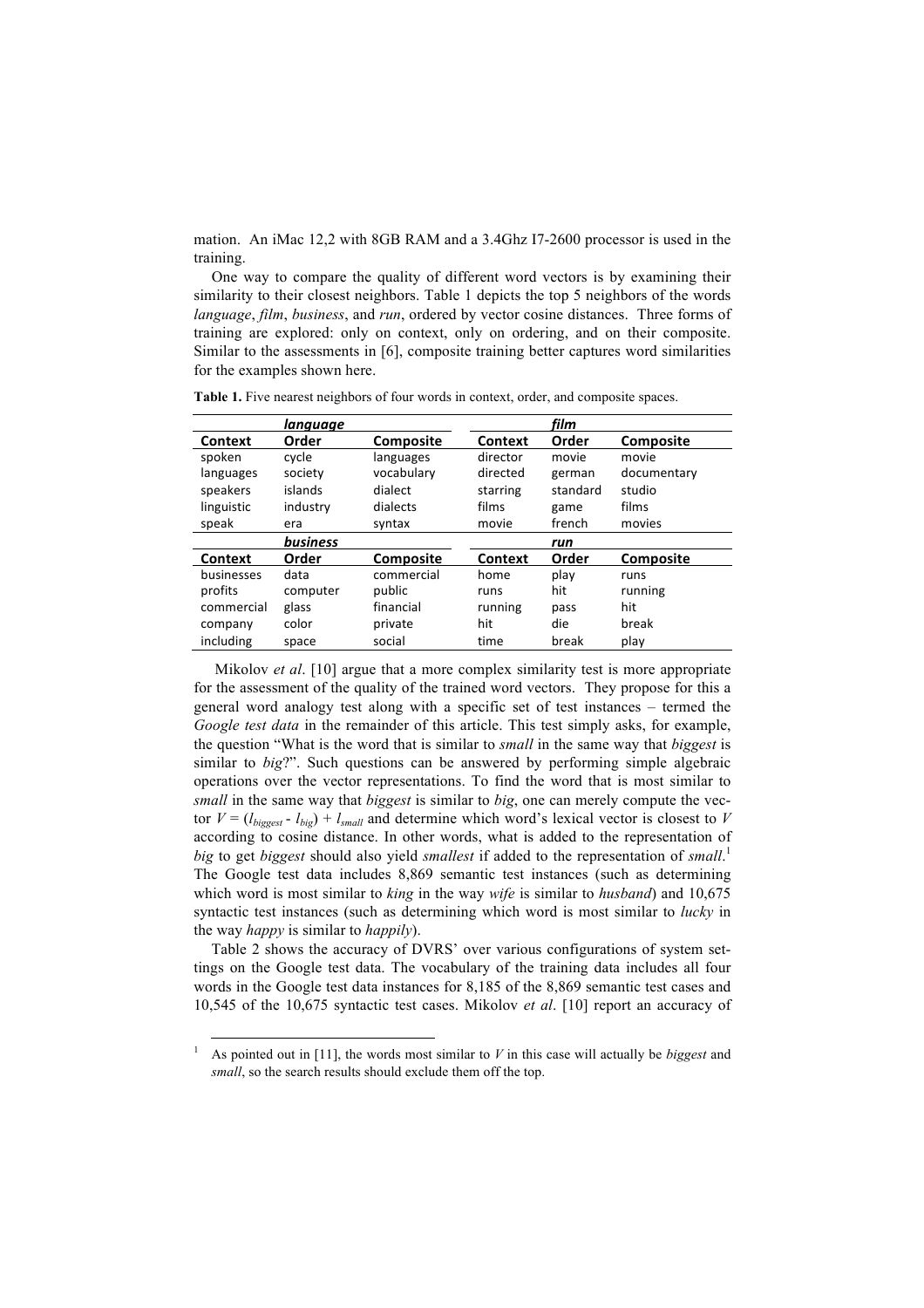24% for their CBOW model with a training set of 24M words and a vector dimensionality of 600. Mnih and Kavukcuoglu [11] report an accuracy of 17.5% for a model trained on the 47M words of the Gutenberg dataset. The DVRS' co-occurrence model achieves a comparable result, 24.3%, with approximately 12.6M words in the training data and a vector dimensionality of 1024. Adding ordering information (via skipgrams) didn't improve the accuracy of the co-occurrence models in the cases tested. Increasing the vector size above 1536 also did not improve the accuracy. Overall, these results are comparable to the recently reported accuracies by [10] and [11] for comparable sizes of training data.

Table 2. Performance (% correct) on the Google test data for test instances in which all four words are in the vocabulary (and in paranthesis for all test instances).

|                         | <b>Vector size</b> | <b>Semantic</b> | <b>Syntactic</b> | Overall     |
|-------------------------|--------------------|-----------------|------------------|-------------|
| Co-occurrence only      | 1024               | 33.7(31)        | 18.8 (18.6)      | 25.3(24.3)  |
| 3-Skip-Bigram only      | 1024               | 2.7(2.5)        | 5.0(4.9)         | 4.0(3.8)    |
| 3-Skip-bigram composite | 512                | 29.8 (27.5)     | 18.5(18.3)       | 23.4(22.4)  |
| 3-Skip-bigram composite | 1024               | 32.7(30.2)      | 19.2 (18.9)      | 25.1(24.0)  |
| 3-Skip-bigram composite | 1536               | 34.6 (31.9)     | (199)            | 26.4 (25.3) |
| 3-Skip-bigram composite | 2048               | 34.3 (3)        |                  | 26.3(25.2)  |

Robustness across different random initializations of environmental vectors has also been assessed for DVRS'. The model was run 5 times with different initializations of environmental vectors of size 1024, and performance was measured over a randomly selected subset  $(\sim 10\%)$  of the Google test data for composite training. The performance (% correct) was in the range [23.8, 25.0] for the best match and in the range [37.0, 37.5] when checked for a match within the 5 closest words, demonstrating the negligible effect of random initializations.

The impact of using pointwise vector multiplication instead of circular convolution has also been assessed in DVRS', with vectors of size 512. The comparison isn't directly with BEAGLE, but with a version of DVRS' in which pointwise vector multiplication is replaced with circular convolution. The achieved accuracies on the Google test data were 23.4% for pointwise multiplication and 19.9% for circular convolution; implying that, at least for this case, pointwise multiplication does not degrade performance, and in fact enhances it instead. Furthermore, training on the full training set takes a bit more than 3 hours with pointwise multiplication, but 4.5 days for circular convolution. An  $O(n^2)$  variant of circular convolution is used here, but even an optimal  $O(n \log n)$  implementation would be dominated by the  $O(n)$  time required with pointwise multiplication*.* Training DVRS' on just ordering information occurs at  $\sim$  1.4M words/minute with a vector dimensionality of 100, a rate that is comparable to that reported for similar configurations in [11].

#### **5 Sigma**

The Sigma cognitive architecture provides a language of *predicates* and *conditionals*. A predicate is defined via a name and a set of typed arguments, with *working memory*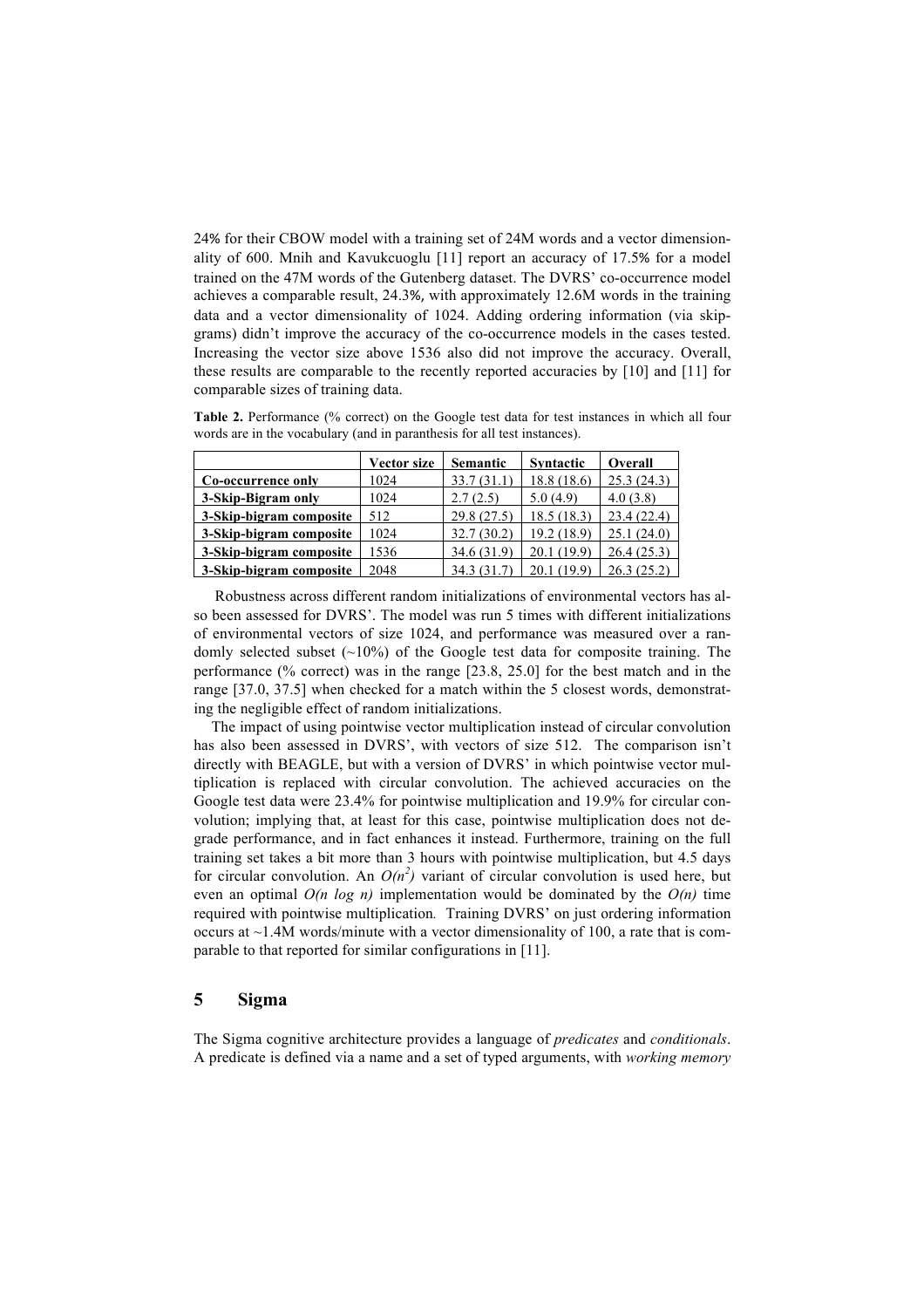containing predicate instantiations that embody the state of the system. The argument types may vary in extent and may be discrete – either symbolic or numeric – or continuous. Conditionals are defined via a set of predicate patterns and an optional function over pattern variables, providing a deep combination of rule systems and probabilistic networks. *Conditions* and *actions* are predicate patterns that behave like the respective parts of rules, pushing information in one direction from the conditions to the actions. *Condacts* are predicate patterns that support the bidirectional processing that is key to probabilistic reasoning, partial matching, constraint satisfaction and signal processing. Functions encode relationships among variables, such as joint or conditional probability distributions, although the dimensions of the functions may in general be continuous, discrete or symbolic, and the values of the functions may be arbitrary non-negative numbers (which can be limited to [0,1] for probabilities and to 0 (*false*) and 1 (*true*) for symbols).

Sigma's graphical architecture sits below its cognitive architecture, and serves to implement it. The graphical architecture is based on *factor graphs* and the *summaryproduct algorithm* [8], plus a function/message representation based on *n-dimensional piecewise-linear functions* [14]. Factor graphs are a general form of undirected graphical model composed of variable and factor nodes. Factor nodes embody functions – including all of those defined in the cognitive architecture plus others only relevant within the graphical architecture – and are linked to the variable nodes with

which they share variables. In its simplest form, there would only be one variable per variable node, but Sigma supports variable nodes that represent sets of variables. A factor graph (Figure 1) implicitly represents the function defined by multiplying together the functions in its factor nodes. Or, equivalently, a factor graph decomposes a single complex multivariate function into a product of simpler factors.



**Fig 1.** Factor graph for algebraic function:  $f(x,y,z) = y^2 + yz + 2yx + 2xz = (2x+y)(y+z) = f_1(x,y)f_2(y,z).$ 

The summary product algorithm computes messages at nodes and passes them along links to neighboring nodes. A message along a link represents a function over the variables in the link's variable node. Given that a variable node may embody multiple variables, functions in messages are defined in general over the cross product of their variables' domains. An output message along a link from a variable node is simply the (pointwise) product of the input messages arriving along its other links. An output message along a link from a factor node is computed by multiplying the node's function times the product of its incoming messages, and then summarizing out all of its variables that are not included in the target variable node, either by integrating the variables out to yield marginals or maximizing them out to yield maximum a posteriori (MAP) estimates.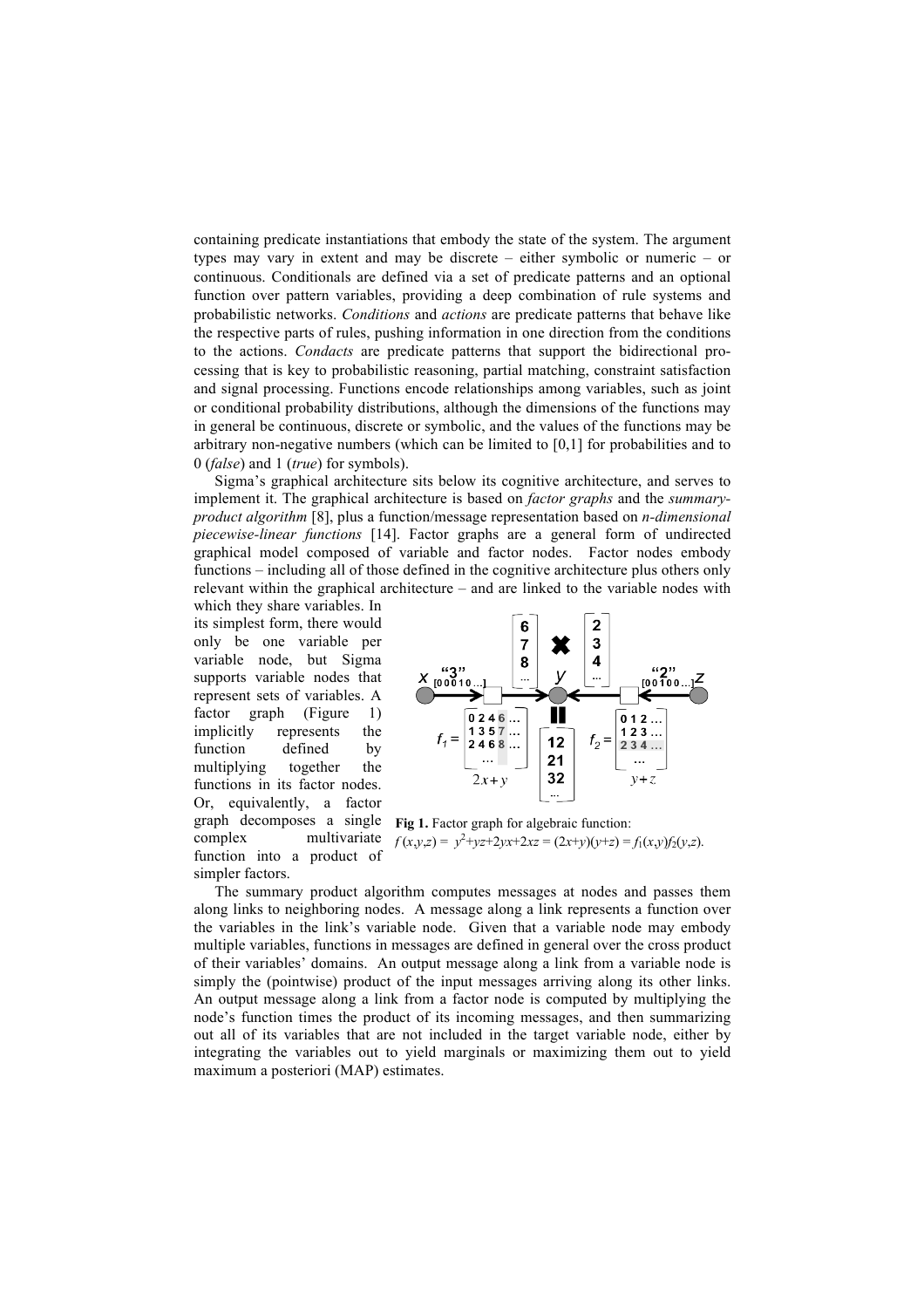Working memory compiles into a sector of the graphical architecture's factor graph, with conditionals compiling into more complex sectors. Functions are represented in an *n*-dimensional piecewise-linear manner and stored in factor nodes within the overall graph. Memory access in the cognitive architecture then maps onto message passing within this factor graph. As messages are sent, they are saved on links. If a new message is generated along a link, it is sent only if it is significantly different from the one already stored there. Message passing reaches *quiescence* – and thus memory access terminates – when no new messages are available to send. Once quiescence is reached, both decisions and learning occur locally – via function modification – at the appropriate factor nodes based on the messages they have received via Sigma's summary product algorithm. Based on ideas in [19] for Bayesian networks, a message into a factor node for a conditional function can be seen as providing feedback to that node from the rest of the graph that induces a local gradient for learning. Although Sigma uses undirected rather than directed graphs, the directionality found in Bayesian networks can be found at factor nodes when some of the variables are distinguished as the *children* that are conditionally dependent on the other *parent* variables. The original batch algorithm is modified to learn incrementally (online) from each message as it arrives [16].

## **6 The DVRS<sup>+</sup> Sigma Model**

*Context* and *word order* information are captured by two similar predicates: (a) Context-Vector(distributed:environment) and (b) Ordering-Vector(distributed:environment), using the discrete type environment  $-$  with a range equal to the vector dimensionality  $-$  for the distributed argument. By default, all types are continuous in Sigma, but discrete types fragment the number line into unit-length regions, each with a constant function that can take on any non-negative value. It should be clear how this directly yields the real-valued vectors needed here.

The predicate Skip-Gram-Vector(position:position distributed:environment) introduces a second argument, position, for the relative position from the word whose lexical vector is being updated. With a sufficient scope for position, Skip-Gram-Vector can store the environmental vectors of the words at each relative position of interest from the current word. The Skip-Gram-Vector predicate is used in establishing the word order information. The Meaning-Vector(word:word distributed:environment) predicate captures both the context and word order information for the word being updated.

Conditionals specify the rest of the DVRS<sup>+</sup> Sigma model. The conditional in Figure 2, for example, determines how context information is computed for words, with

| CONDITIONAL Co-occurence                    |
|---------------------------------------------|
| Conditions: $Co-occuring-Words(word; w)$    |
| Actions: Context-Vector(distributed:d)      |
| Function( $w, d$ ): *environmental-vectors* |

**Fig 2.** Conditional for context information.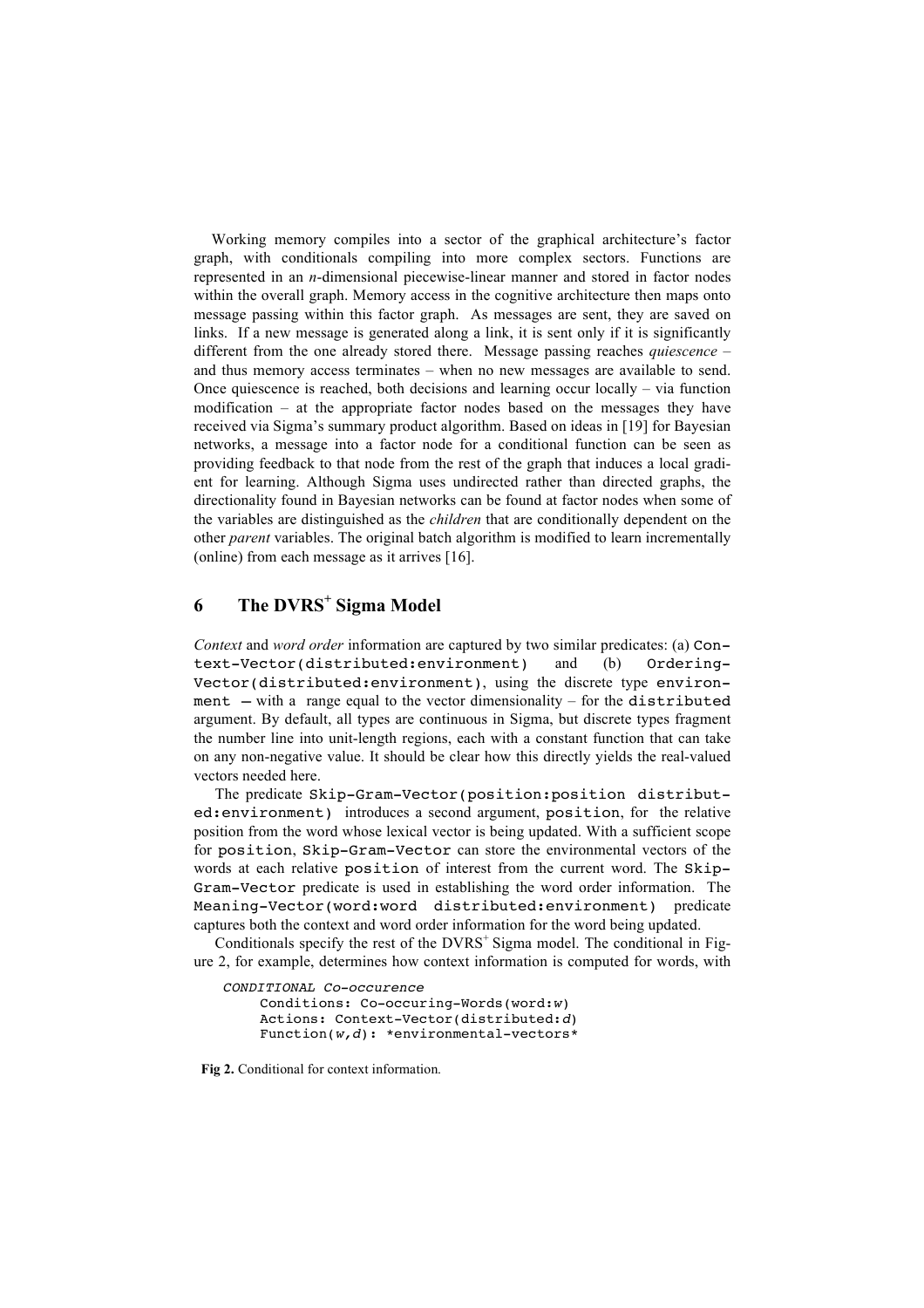Figure 3 explaining the computations implicitly defined by this conditional for a simplified hypothetical case where the vocabulary has only 4 words and the vector dimensionality is 5. Coming out of the condition is a message with a local vector for the other words in the sentence; that is, the vector's domain is the entire vocabulary and there is a value of 1 at every word in the sentence (and a value of 0 everywhere else). In Figure 3(a), the co-occurring words are the first and the fourth words, with a single zero region of width two sufficient to mark the second and third words as not co-occurring. Via the summary product algorithm, this vector is multiplied times the 2D function that stores the environmental vectors (Figure 3(b)) to yield a 2D function that is non-zero for only the environmental vectors of the words in the sentence (Figure  $3(c)$ ; and then the word variable is summarized out via integration (Figure  $3(d)$ ) – summing across all of the environmental vectors for words in the sentence – to generate a message for the action that is the distributed context vector. Because this message represents a distributed vector rather than a probability distribution, Sigma has been extended to do vector (or  $l2$ ) normalization – i.e., sum of squares – over these messages rather than the normal form of probabilistic (or *l1*) normalization (Figure 3(e)). But, otherwise, a simple knowledge structure, in combination with the underlying summary product algorithm, computes what is necessary.



#### **Fig. 3.** Computation of context information.

Computing the ordering information is similar, albeit slightly more involved (Figure 4). The condition here yields a 2D function that captures the environmental vectors for nearby words according to their position – distance and direction – from the word being learned, while the function stores the unique sequence vectors, by position. The product yields a 2D function representing the pointwise products of the

```
CONDITIONAL Ordering
  Conditions: Skip-Gram-Vector(position:p distributed:d)
  Actions: Ordering-Vector(distributed:d)
  Function(p,d): *sequence-vectors*
```
**Fig. 4.** Conditional that computes the ordering vector.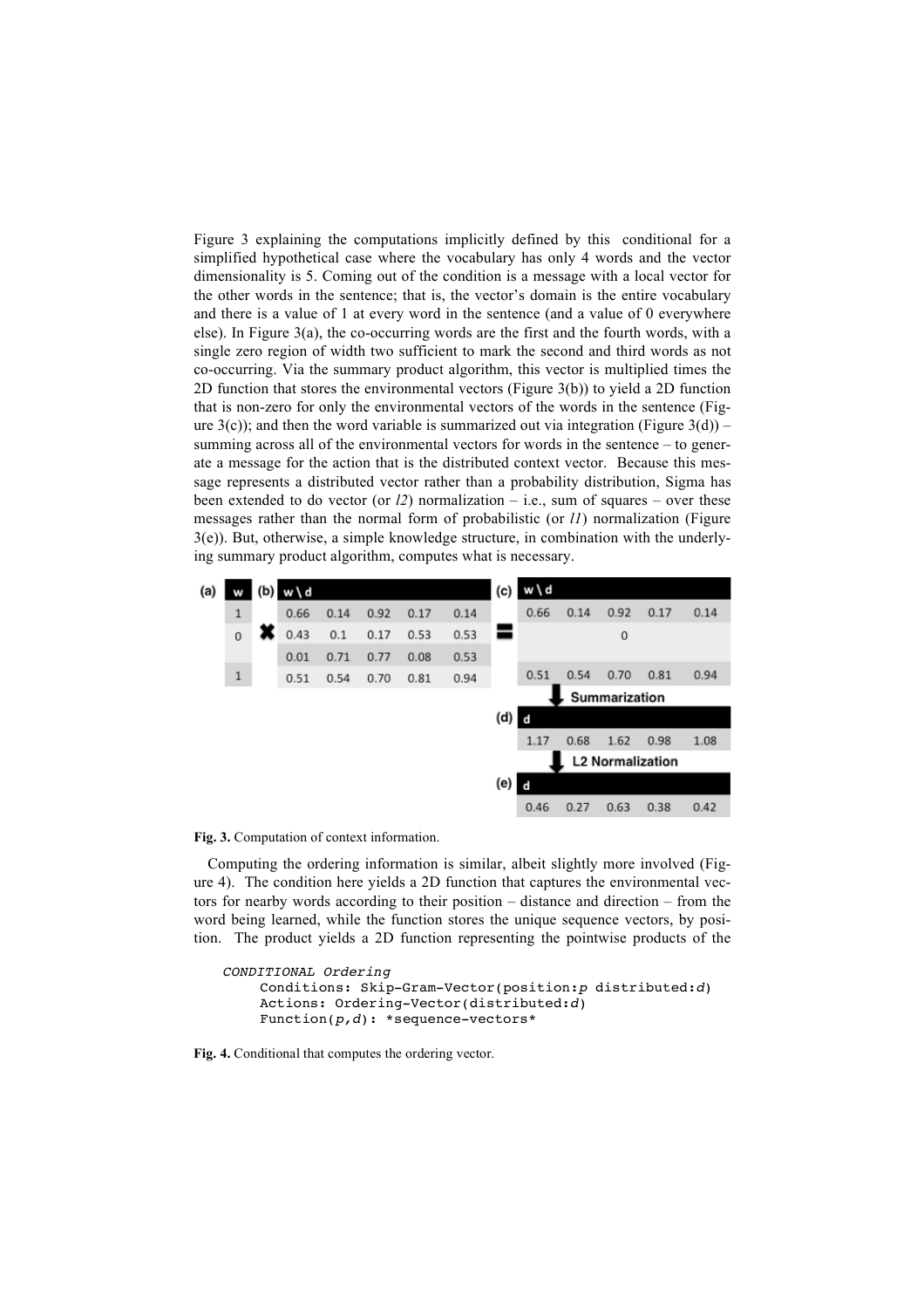corresponding environmental and sequence vectors, with summarization (and an *l2* norm) yielding the ordering vector via addition over these products.

The combination of context and ordering information occurs via a form of *action combination* that is Sigma's generalization of how multiple actions combine in parallel rule-based systems. Normal rule actions for the same predicate are combined in Sigma via *max*. For probabilistic information, multiple actions for the same predicate combine via *probabilistic or*. For distributed vectors, Sigma has been extended to use straight *addition* across multiple actions for the same predicate. For negative actions, Sigma normally inverts the message – converting, for example, 0s to 1s and 1s to  $0s$  – and then multiplies this with the results of positive action combination; however, for vectors, negative actions simply imply *subtraction*.

The conditional in Figure 5 shows how an index for the current word is attached to the context vector – via outer product – to yield an action that influences the segment of the meaning/lexical vector that corresponds to the current word. A similar conditional with an identical action pattern also exists for the ordering vector. The results of these actions then combine additively to yield the total input to the meaning vector.

```
CONDITIONAL Context
 Conditions: Context-Vector(distributed:d)
             Current(word:w)
Actions: Meaning-Vector(word:w distributed:d)
```
**Fig. 5.** Conditional for adding context information to meaning vector.

This input is then used to update, via gradient descent, the meaning/lexical function stored in the Meaning conditional shown in Figure 6. This differs from BEAGLE's superposition approach, but does so as to be able to leverage Sigma's existing learning algorithm in acquiring word meanings.

```
CONDITIONAL Meaning
 Condacts: Meaning-Vector(word:w distributed:d)
 Function(w,d): Uniform
```
Fig. 6. Conditional for gradient-descent learning with an initially uniform function.

The evaluation goal for  $DVRS<sup>+</sup>$  is to determine how well it performs in comparison to DVRS'. Although several new optimizations have been added to Sigma in support of distributed vector representations – including *variable tying*, so a single function could appear in multiple conditionals, and *sparse function products*, to speed up the products found in many of these conditionals  $[17]$  – efficiently processing large distributed vectors is still a challenge. So, in evaluating DVRS<sup>+</sup>, lexical representations are learned only for the 46 distinct words in the *capitalcommon-countries* portion of the Google test data, which contains a total of 506 test instances; such as determining which word is the most similar to *Paris* in the way *Germany* is similar to *Berlin*. The training data included only the sentences containing at least one of these 46 distinct words, resulting in a training set with 65,086 distinct co-occurring words, each with a unique environmental vector, over 28,532 sentences.

When trained on the composite set of features with vectors of size  $100 -$  and over a range of different random initializations because choice of random vectors can have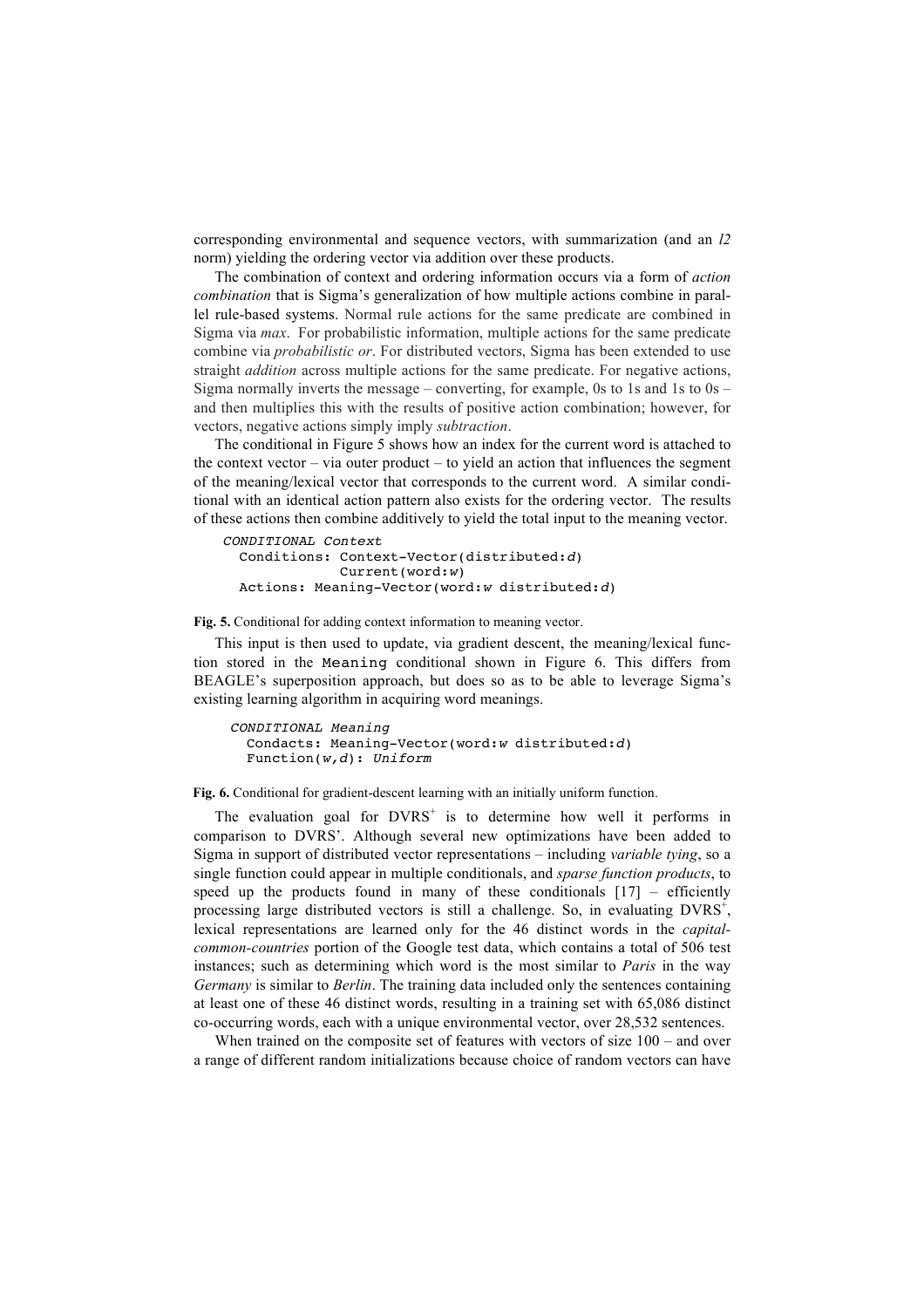a significant effect with small vector sizes – standard DVRS' finds between 55.7% and 68.2% (median of 60.4%) of the best answers, but with only non-negative values it yields between 26.1% and 43.1% (median of 32.4%) of the best answers. DVRS<sup>+</sup> is too slow to run many random variations – it is currently 50 times slower than DVRS' (~4 hours for training rather than 5 minutes) – so only one version was run with a good, but not necessarily optimal, random initialization. This version finds 35.2% of the correct answers, placing it below the range for standard DVRS', but well within the range for non-negative DVRS'. It is above the median for the latter, but not at the maximum. There is thus a significant degradation due to the lack of negative values, plus possibly a smaller residual difference that may be due to issues in how gradient descent is operating here. Still, there is a promising positive effect with DVRS<sup>+</sup>.

### **7 Conclusion**

A new efficient algorithm has been introduced for learning distributed vector representations, with a variant of it having been implemented within Sigma in a functionally elegant manner that maximally leverages the existing mechanisms in the architecture. Although the implementation within Sigma is not yet totally complete, nor yet sufficiently efficient, it shows real promise. It also raises the possibility of pursuing other intriguing research problems. One key direction is using distributed vector representations of word meanings as a bridge between speech and language (and possibly cognition). Achieving this would yield a major demonstration of grand unification in Sigma. Pervasive use of distributed vector representations within Sigma could also yield both a native form of analogy and a form of semantic memory worth evaluating as a psychological model. However, success will require additional enhancements to Sigma. As discussed earlier, a full capability for negative values will be needed for improved effectiveness. Furthermore, DVRS<sup>+</sup> is considerably slower than the external DVRS', implying a need for significant further optimizations.

Further investigations are also worth pursuing with the DVRS' model, including: (1) training with larger data sets for more rigorous comparisons, (2) experimenting with different skip-grams rather than just 3-skip-bigrams, and (3) exploring the utility of distributed vector representations across a range of natural language tasks.

**Acknowledgements.** This work has been sponsored by the U.S. Army. Statements and opinions expressed do not necessarily reflect the position or the policy of the United States Government.

#### **References**

- 1. Bengio, Y., Ducharme, R., Vincent, P., & Janvin, C. A neural probabilistic language model. *The Journal of Machine Learning Research, 3,* 1137-1155. (2003).
- 2. Collobert, R., & Weston, J. A unified architecture for natural language processing: Deep neural networks with multitask learning. In *Proceedings of the 25th international conference on Machine learning* (pp. 160-167). (2008).